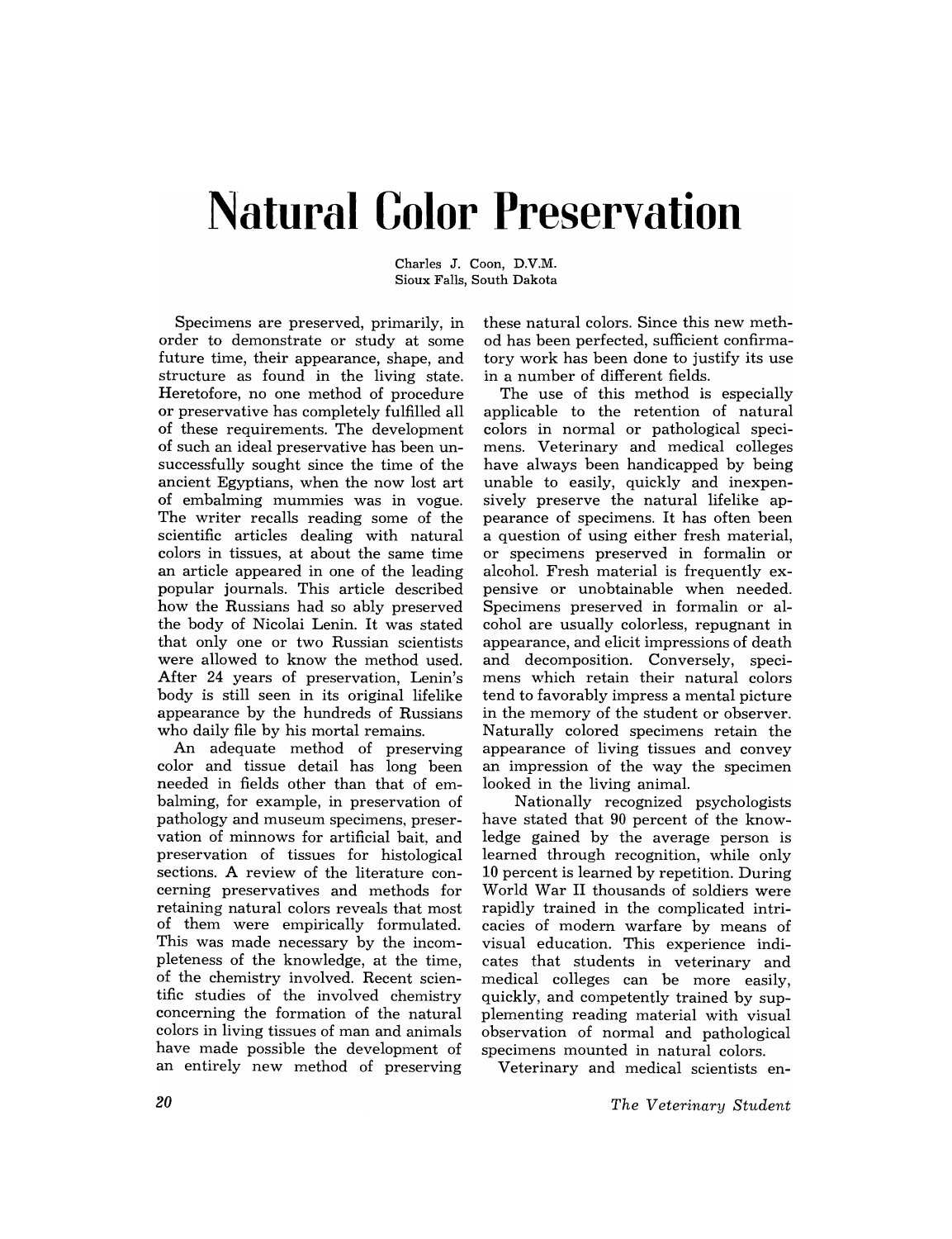gaged in research work occasionally find that the preservation of specimens is invaluable in substantiating scientific proof of some discovery or development. Such specimens are much more convincing scientific evidence if their natural colors are preserved. Other conditions wherein the use of natural color preservatives are invaluable are for refresher courses for doctors in all fields; the presentation of papers at veterinary meetings, where adequate specimens could take the place of detailed yet inadequate descriptions during the presentation of papers; and the dissemination of information of newly identified diseases, or of diseases now considered eliminated but against which the professions must be constantly on guard. In cases such as these, it is often difficult for the practitioner who has been out of school for some time to accurately visualize the detailed description of a condition. A well preserved example of the condition to be memorized is inestimably more effective than are the words used to describe it.

During the past several months, several veterinarians and physicians, who have seen the writer's collection of naturally colored specimens, have expressed a desire to start a collection of their own. Numerous veterinary and medical pathologists, as well as instructors in other courses, are planning to or have already started to use this method of preserving natural color in specimens. They are all especially attracted by the simplicity of the technic, ease of application, inexpensiveness of materials, and practicability of use, whether for display, visual education, or merely as a hobby. Largely because of the numerous questions asked about the method, it was deemed advisable to write a complete description of the technic, so that the information would be made available to everyone desiring to use it.

After selection of the specimen to be preserved, it is first hardened in formalin with added preservative. Great care must be taken to exclude any oxygen from the solution, both by removal of that in solution, and by the elimination of the air from the vessel. When the specimens are sufficiently hardened, they are washed

and mounted. The solution into which the specimens are permanently placed is composed of special preservatives and either distilled or tap water. If the tissue to be perserved is quite large, add from 0.5 to 1 percent formalin to insure against any possibility of decomposition.

The water to be used in making both the formalin solution for hardening, and the final preservative solution may be either distilled or tap water. Distilled water is preferable, because it is freed from salts and chlorine. The oxygen content is also likely to be lower, especially if it has been kept in a stoppered container. When using tap water or distilled water containing dissolved oxygen, it is necessary to remove it to prevent its combination with the more sensitive color pigments in the tissue. To remove the oxygen from the water, it may either be boiled, or subjected to a negative pressure of at least 25 in. of mercury by use of a vacuum pump or an inexpensive water aspirator.

Formalin is an excellent fixative for tissues. It possesses high germicidal efficiency, thus preventing bacterial decomposition. As a fixative, it polymerizes the tissue cells. Inasmuch as it is first necessary to harden the tissue before preserving it, formalin is the agent of choice, since hardening is essentially polymerization of the cells. In the use of this fixative, there are several points to be considered. Formalin has a tendency to become tinged with brown upon standing. Only the clear U.S.P. grade should be used. By first neutralizing the formalin with calcium carbonate in the form of marble chips, it becomes crystal clear, and remains so for a long time. To a container one-fourth full of marble chips, add enough formalin to completely fill the vesseL Be sure that the container is tightly closed. For best results, allow this solution to stand for several days to insure complete neutralization.

Some precaution must be taken to tie up any oxygen which cannot be entirely excluded from either the fixative or the final preservative solution. If no special agents are added to the solutions, the oxygen will combine with the natural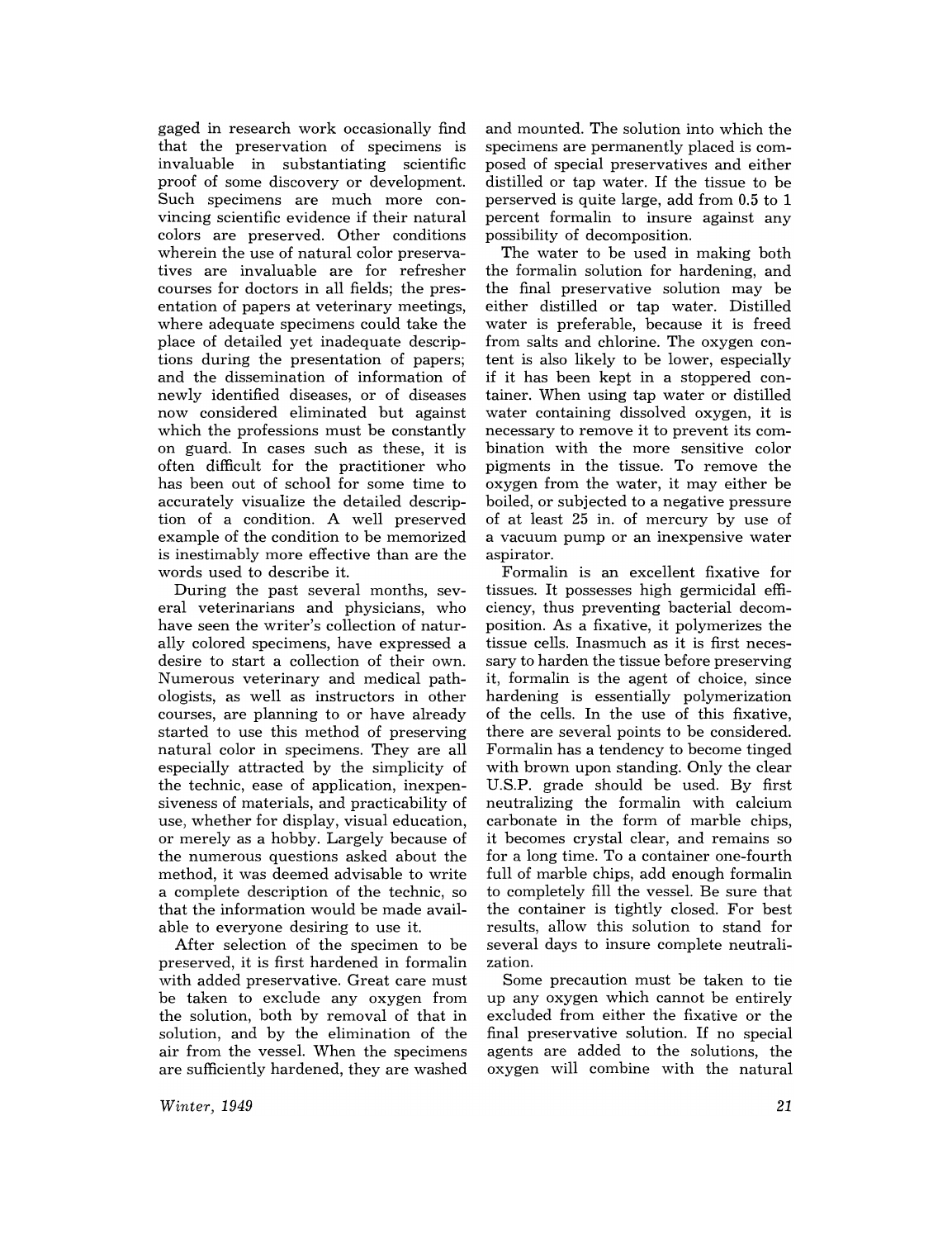pigments of the tissues, and render them pale and indistinguishable. At the time of this writing, the only adequate agents for this purpose are assembled in two solutions to be used in conjunction. These preservatives of natural color are called Natural Color Preservative No. 1 and Natural Color Preservative No.2. To use these preservatives, all that is necessary is to add 10 cc. of each per liter of the fixative solution, regardless of the strength of the formalin. For the solution used in the permanent mounting of the specimens, which may be water or formalin solution of any strength, add only the Natural Color Preservative No. 2 at the rate of 10 cc. per liter.

## **Fixing** Tissues

The recommended procedure for fixing tissues with formalin and preserving their color with the Natural Color Preservatives is as follows: Select only fresh specimens whenever practicable, because this is an important factor in retaining natural colors. Upon exposure to atmospheric oxygen some of the natural pigments are oxidized. Color preservatives may restore some of these colors to their full intensity, and many more almost to their original intensity, but the colors thus restored still have a tendency to fade when exposed to excessive light. Place the freshly collected specimens into a formalin solution of the desired strength, to which has been added 10 cc. of each of the Natural Color Preservatives per liter of solution of neutralized formalin. Before placing the specimens in the fixing solution, wash off all the blood clots and foreign material. The washing should not be too vigorous.

Different types of cells require varying concentrations of formalin for fixation, therefore some experience is desirable in determining the strength of the solution to be used. A few experiments in mounting specimens soon demonstrate that the more delicate specimens require weaker solutions of formalin to avoid distortion. After 24 to 48 hrs. of gradual hardening, stronger solutions of formalin may be used. Large and firm specimens may be

placed directly into a 10 to 20 percent formalin solution. Thus, delicate specimens that have a tendency to shrink or twist should be tacked to a board and placed in a 2 to 4 percent formalin solution containing the Natural Color Preservatives No. 1 and 2. Organs such as kidneys, which have a tendency to shrink or wrinkle, should also be gradually hardened. For best results, organs of this type should be injected either per artery or per vein with the preservative solution. While this is not absolutely essential, most organs or parts of an animal body retain their natural shape much better if time is taken to inject the arteries or veins with the preservative. After 24 to 48 hrs. of partial fixation, delicate tissues are usually hardened sufficiently to permit transfer to a stronger formalin solution.

Fixation entails hardening the tissues, and causes them to permanently assume an unchangeable shape or position. Therefore, care must be taken in placing the specimen in the container so that it will retain the desired shape during the process of fixation.

When the tissues are completely hardened, they are ready for permanent mounting. To accomplish this, remove the specimen from the fixing solution and rinse in cold running water. The easiest way to do this is to attach a rubber tube to a faucet; using the full force of the water pressure, work the end of the tube around in the container in such a manner as to remove all the debris and dissolved albumin from the tissue. In making the final solution in which the specimen is to be permanently placed, warm the water to the highest temperature to which the specimen will be exposed when on display. Otherwise, the solution in the completely filled container might expand and cause the container to leak. To each liter of the warmed water, add 10 cc. of the Natural Color Preservative No. 2. If the specimen is large or thick, it is advisable to add 0.5 to 1.0 percent of formalin. Completely fill the container with the permanent solution to exclude all air from the sealed container.

Many pathological tissues from animals

*The Veterinary Student*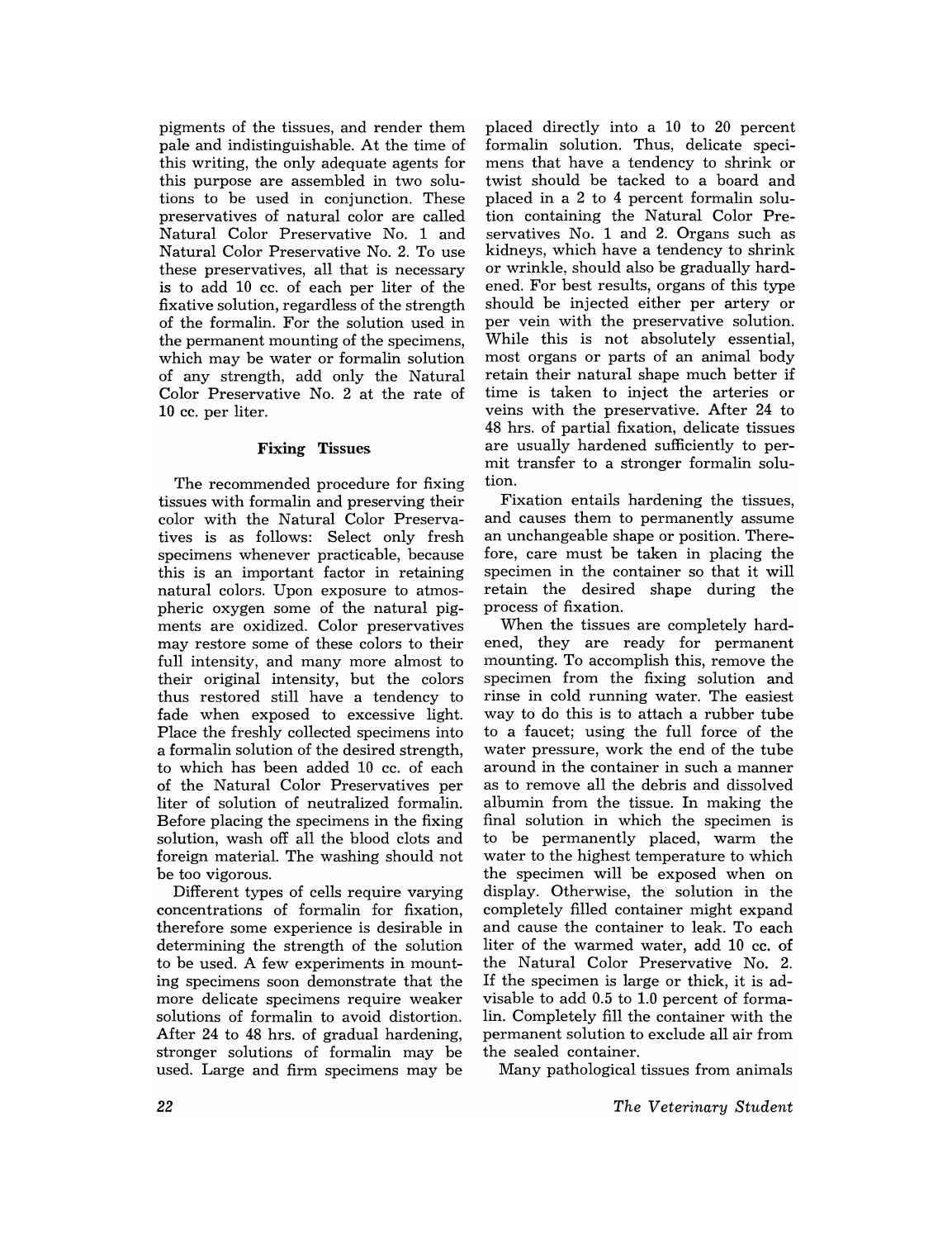and man are rare or possess some unusual feature which makes their preservation as specimens highly desirable. Extra care should be taken in preserving their natural colors. It is advisable to remove the air from specimens to eliminate any possibility of oxidation of the color pigments. The air may be removed by covering the specimens to a depth of two in. with the permanent solution in a vacuum desiccator. Weight down with a perforated desiccator plate and draw a vacuum with a negative pressure of 25 in. until air bubles cease to rise from the specimens. Rinse the specimen in running cold water and immediately mount in fresh, slightly warmed, permanent solution.

If a vacuum desiccator is not available, one can easily be made by using a gallonsized pig's feet jar. Place a rubber vacuum cup from an automobile top carrier over a hole punched or bored through the center of the lid of the jar. By means of a rubber tube connect a large hypodermic needle inserted into the center of the rubber vacuum cup to an inexpensive water aspirator or a vacuum pump. The rubber vacuum cup and the rubber tube or air pressure hose may be purchased at any auto supply store.

## **Oxidized Pigments**

Should the age of the specimens be such that some of the color pigments were oxidized or air was present in the water or specimens, some of the colors may start to fade a few days after mounting. The fading starts in the upper part of the container and gradually extends downward. At the first sign of fading, discard the mounting solution and replace with the fresh permanent solution. Draw a vacuum to remove the undissolved air or uncombined oxygen.

It is quite difficult to preserve the full natural colors in liver specimens. The presence of bilirubin, biliverdin and perhaps glutathione may offer some explanation for the appearance of a brownish or golden brownish color in the permanent solution. By using a 20 percent formalin fixative solution and changing the permanent preservative solution three or four times, most of the brownish tinge can be eliminated.

There are several fine collections of specimens in the United States mounted under watch glasses. This type of mounting is generally restricted to specimens of small size or thin sections of tissue due to the limitations imposed by the size of watch glasses. An excellent description of the watch glass method of mounting may be found in Circular No. 454, published by the United States Department of Agriculture. It fully describes the preparation and mounting of animal tissues under watch glasses.

By using Natural Color Preservatives No.1 and No.2 many of the detailed steps described in Circular No. 454 can be either eliminated or simplified. In place of the modified Kaiserling fixing solution, known as Kaiserling No.1, use the following solution: Natural Color Preservative No.1, 10 cc.; Natural Color Preservative No.2, 10 cc.; potassium acetate, 30 Gm.; formalin U.S.P., 200 cc.; and distilled water, 1,000 cc.

This substituted solution not only fixes the tissues but preserves the natural colors at the same time. As a result, the procedure of restoring the colors with two grades of alcohol and its later removal by means of boiling with a vacuum are all eliminated. After fixation, wash the specimens and mount in the Kaiserling preservative solution, known as Kaiserling No.2, following the directions given in Circular No. 454, remembering to remove the air from the solution and tissues with a vacuum.

The addition of Natural Color Preservatives No. 1 and No. 2 at the rate of 10 cc. of each to 1 liter of formalin solution is a decided improvement over the usual method of hardening tissues for histological work. The retention of the natural colors in tissues improves the differentiation of the cellular structures.

Recently, the writer added 1 part of paraformaldehyde to 99 parts of boric acid as a powder for dry packing some tissues to be mailed to a laboratory for a histological examination. Another mixture containing 2 parts of paraformaldehyde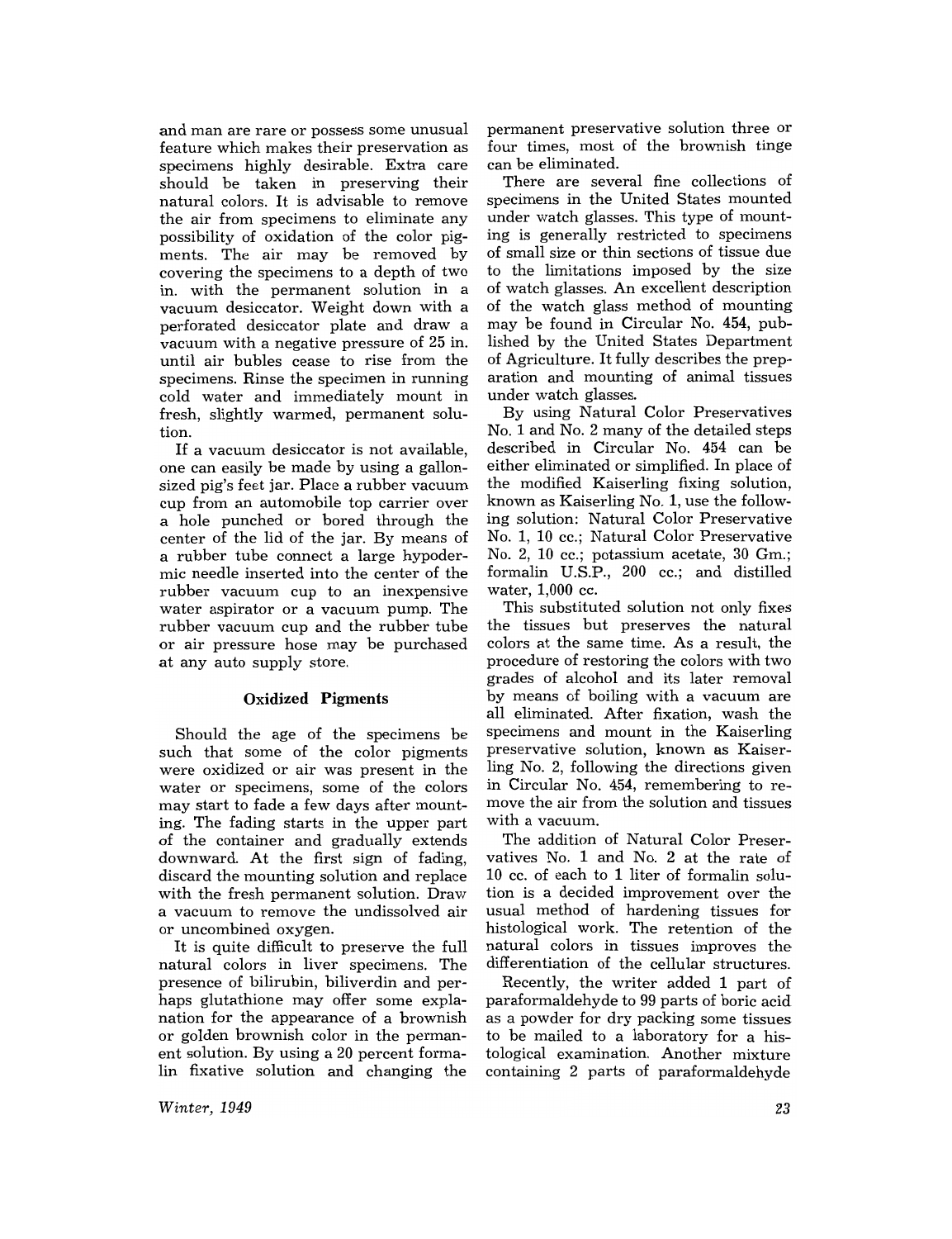and 98 parts of boric acid was also made up to determine if a stronger mixture of paraformaldehyde would be necessary to prevent decomposition. In a third container, tissues were packed in boric acid.

Upon observing the tissues after 10 days it was found that those in the two containers with the paraformaldehyde had no odor and showed no evidence of decomposition. However, it was noticed that there was a hard shell around the tissues. Tissues packed in boric acid had an offensive odor and were partially decomposed.

Fresh mixtures containing 1 and 2 percent paraformaldehyde were then made. To these were added Natural Color Preservatives No. 1 and No. 2 in the concentrated form. After five days, tissues packed in these mixtures were found in good condition with fair retention of the color pigments. Apparently there is good argument in favor of adding paraformaldehyde to some other powder for dry packing tissues to avoid the possibility of decomposition. Laboratory diagnosticians are frequently handicapped in making a satisfactory diagnosis when they receive laboratory specimens partially decomposed. It is suggested that someone might try paraformaldehyde or some of the other new fixative chemicals as an agent which would improve the boric acid method of dry packing specimens.

#### Substitute Glassware

Some of our more fortunate colleges and museums are financially able to purchase standard museum jars for mounting specimens. Museum jars are crystal clear, uniform in size and make very attractive display containers. However, the present scarcity and almost prohibitive cost practically eliminates their use by the average college or by the jndividual.

Those who are unable to purchase museum jars may substitute less expensive glassware. Inexpensive glassware can be obtained that is uniform in size and shape, and reasonably clear as well as attractive in appearance. As an example of the price and size of inexpensive glassware, the following may be obtained from the Hazel-Atlas Glass Company, who has branches in several of the larger cities:

square gallon-size glass jars with caps, about 18 cents apiece in gross lots; widemouth, straight side, quart glass jars, \$6.87 per gross; and widemouth, straight side, pint glass jars, \$4.91 per gross. Probably other companies can supply similar glassware.

#### Tubular Containers

Discarded fluorescent tubes may be used in mounting such specimens as intestines affected with enteritis, nodule worms, or full length tapeworms. Fluorescent tubes come in many different sizes and lengths, making it posible to arrange a variety of displays that are attractive and spectacular. They offer an inexpensive, easily obtainable source of glassware which can be readily converted into suitable containers for certain types of specimens.

Converting fluorescent tubes into display containers is quite simple. Heat the metal cap on the end of the tube where the trade mark is located. Some manufacturers use plastic caps but heating them with a low flame Bunsen burner will melt the adhesive used to stick the cap to the tube. Remove the metal or plastic cap, and with a pair of pliers .break the glass tip used to draw a vacuum. The thin glass plate covering the end can then be broken and the edges smoothed with a rat-tail file. The white powder on the inside of the tube can be removed with warm, soapy water and a cloth attached to the end of a long wooden ramrod.

Institutions or individuals who cannot purchase museum jars might possibly induce some plastic manufacturer to make a screw-type clear plastic cap or lid for covers for the less expensive glassware. The use of a clear, plastic cap would permit light rays to penetrate the container from above, increase the area of vision of the container, and add to the attractiveness of a display.

#### Summary

An entirely new method of preserving the natural color pigments in animal tissues has been developed. The retention of these colors in tissues is of special importance in the mounting of specimens,